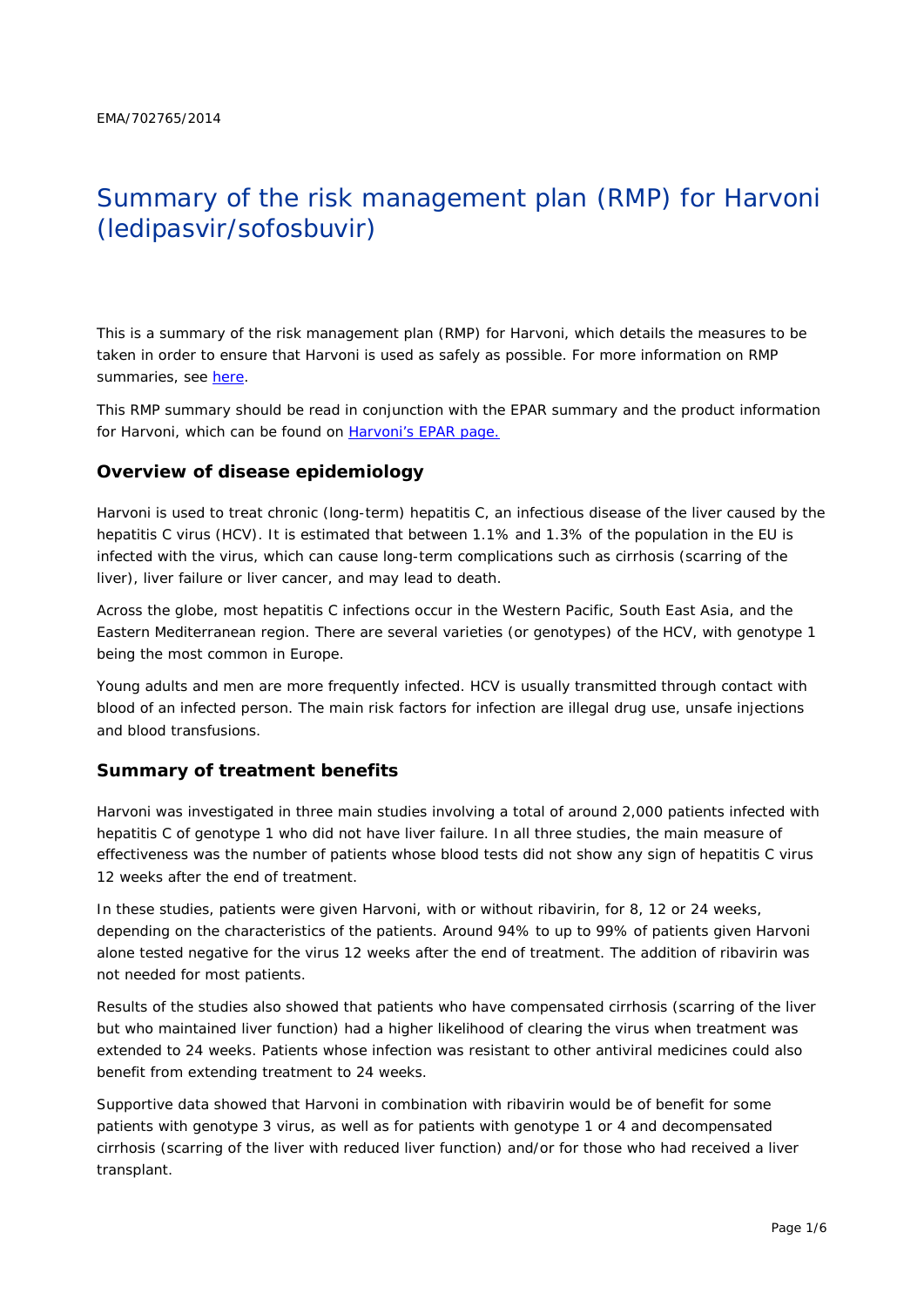## **Unknowns relating to treatment benefits**

In the main studies of Harvoni, most patients were white males under the age of 65. There is no evidence to suggest that results would be different in non-white, female, or older patients.

## **Summary of safety concerns**

#### *Important identified risks*

There are currently no important identified risks for Harvoni.

| <b>Risk</b>            | What is known                                                                    |  |  |
|------------------------|----------------------------------------------------------------------------------|--|--|
| Risk of reduced        | The antibiotic rifampicin lowers the levels of Harvoni in the blood, which could |  |  |
| effectiveness in       | lead to Harvoni not being effective in the treatment of HCV infection.           |  |  |
| patients taking        | Carbamazepine and phenytoin (medicines used to treat epilepsy and prevent        |  |  |
| Harvoni with           | seizures) are expected to do the same.                                           |  |  |
| rifampicin,            | St. John's wort (a herbal medicine used to treat depression) is expected to do   |  |  |
| carbamazepine,         | the same.                                                                        |  |  |
| phenytoin and St.      | Therefore, Harvoni should not be administered with rifampicin,                   |  |  |
| John's wort            | carbamazepine, phenytoin or St. John's wort.                                     |  |  |
| Risk of reduced        | Omeprazole (or similar acid reducing medicines to reduce stomach acid,           |  |  |
| effectiveness in       | known as proton pump inhibitors) might lower the levels of ledipasvir -one of    |  |  |
| patients taking        | the active substances in Harvoni- in the blood, which could lead to Harvoni not  |  |  |
| Harvoni and            | being effective in the treatment of HCV infection. Therefore the recommended     |  |  |
| omeprazole             | dose of omeprazole is limited to 20 mg or the equivalent of 20 mg omeprazole     |  |  |
|                        | if another proton pump inhibitor is used. Proton pump inhibitors and Harvoni     |  |  |
|                        | should be taken at the same time. Proton pump inhibitors should not be           |  |  |
|                        | taken before Harvoni.                                                            |  |  |
| Risk of kidney         | People with the HCV virus who are also infected with HIV might take              |  |  |
| problems in patients   | medicines for both diseases. Medicines for HIV sometimes include tenofovir       |  |  |
| infected with both     | and may also include medicines from a class known as protease inhibitors,        |  |  |
| HCV and HIV, and       | which are often combined with a "booster", a medicine that prolongs their        |  |  |
| who are taking         | action in the body. The triple combination of Harvoni plus tenofovir plus the    |  |  |
| Harvoni with tenofovir | booster can make tenofovir's blood levels rise, which might lead to kidney       |  |  |
| and with a "boosted"   | problems that can sometimes be serious or even fatal.                            |  |  |
| protease inhibitor     | The frequency of kidney problems is very low: in clinical studies involving      |  |  |
|                        | tenofovir, the frequency of increased creatinine (a substance in the blood used  |  |  |
|                        | as a measure of how the kidneys are working) was 0.2% (1 out of 500              |  |  |
|                        | patients) and of kidney failure was 0.06% (3 out of 5000 patients).              |  |  |
|                        | Kidney problems are preventable by measuring creatinine blood levels at the      |  |  |
|                        | start of treatment and during treatment, by avoiding use of other medicines      |  |  |
|                        | that may damage the kidneys, and by the doctor considering stopping              |  |  |
|                        | tenofovir if kidney problems develop.                                            |  |  |
| Risk of interaction    | The use of Harvoni with the cholesterol-lowering medicine rosuvastatin might     |  |  |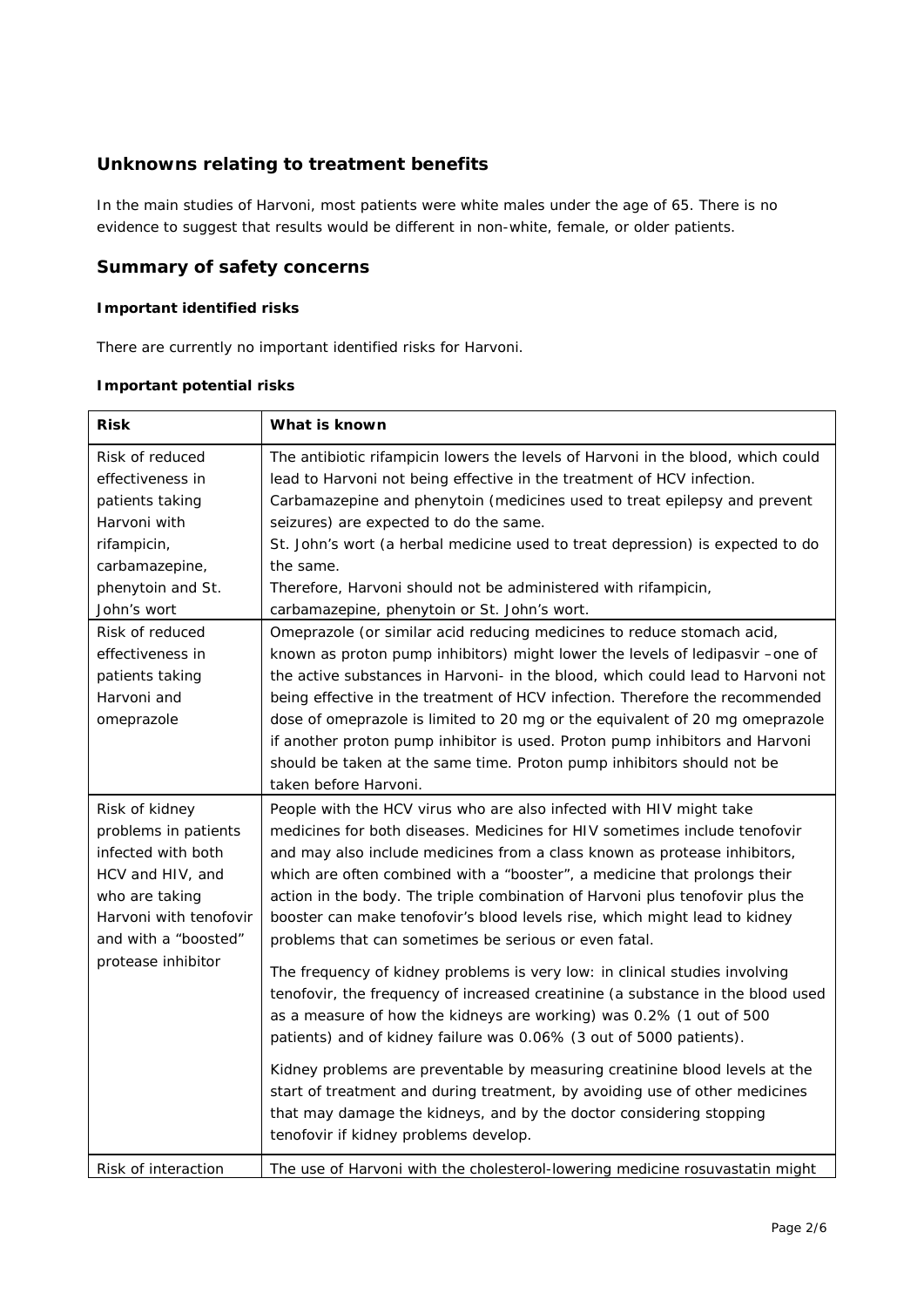| <b>Risk</b>                                    | What is known                                                                                                                                                                                                                                |
|------------------------------------------------|----------------------------------------------------------------------------------------------------------------------------------------------------------------------------------------------------------------------------------------------|
| with medicines<br>containing<br>rosuvastatin   | increase the blood levels of the latter, which could lead to problems in<br>muscles, blood, and kidneys. Therefore, the use of rosuvastatin with Harvoni<br>is contraindicated.                                                              |
| Digoxin build-up<br>when taken with<br>Harvoni | Digoxin (a medicine to treat heart rythm problems) can be taken with<br>Harvoni, but digoxin levels might increase and build-up, which could lead to<br>heart problems. Therefore, the doctor should monitor the blood levels of<br>digoxin. |

# *Missing information*

| <b>Risk</b>                                                                                    | What is known                                                                                                                                                                                                                                                                                                                                                                             |  |  |  |
|------------------------------------------------------------------------------------------------|-------------------------------------------------------------------------------------------------------------------------------------------------------------------------------------------------------------------------------------------------------------------------------------------------------------------------------------------------------------------------------------------|--|--|--|
| No information on use<br>in children                                                           | The safety and efficacy of Harvoni have not yet been established in children<br>below 18 years of age, thus treatment with Harvoni is not recommended in<br>this population.                                                                                                                                                                                                              |  |  |  |
| Limited information<br>on the use in<br>pregnant or<br>breastfeeding women                     | The effects of Harvoni on pregnant women or on the unborn child are not<br>known. As a precautionary measure, it is preferable not to use Harvoni during<br>pregnancy.<br>It is not known whether the active substances in Harvoni (ledipasvir or                                                                                                                                         |  |  |  |
|                                                                                                | sofosbuvir) pass into human breast milk. Mothers should be instructed not to<br>breastfeed if they are taking Harvoni.                                                                                                                                                                                                                                                                    |  |  |  |
| Limited information<br>on patients infected<br>both with HCV and<br>HIV                        | Harvoni can be used with several HIV medicines and this information can be<br>found in the medicine's product information. Patients should tell their doctor if<br>they are taking a medicine that contains tenofovir.                                                                                                                                                                    |  |  |  |
| Limited information<br>on patients infected<br>both with HCV and<br>HBV (Hepatitis B<br>virus) | Harvoni can be used in patients with HCV and HBV co-infection. However,<br>more information on the use of Harvoni in patients with HCV/HBV co-infection<br>is needed. A clinical study will provide more information on these patients.                                                                                                                                                   |  |  |  |
| Limited information<br>on use in patients<br>with severely                                     | Harvoni can be given to patients with mild or moderate kidney disease. The<br>safety of Harvoni in patients with severely decreased kidney function is not<br>established. A clinical study will provide information about these patients.                                                                                                                                                |  |  |  |
| decreased kidney<br>function or patients<br>on dialysis                                        | Results from separate studies of ledipasvir and sofosbuvir in patients with<br>severely reduced kidney function show that ledipasvir can be given to patients<br>with severely reduced renal function. Blood levels of sofosbuvir and its main<br>breakdown product in the body were 2.71 times and 5.51-fold higher<br>respectively in patients with severely decreased kidney function. |  |  |  |
|                                                                                                | In patients on dialysis, the drug level of sofosbuvir's main breakdown product<br>was 13.8-fold higher when sofosbuvir was given 1 hour before dialysis and<br>21.7-fold higher when sofosbuvir was dosed 1 hour after dialysis.                                                                                                                                                          |  |  |  |
| Development of viral<br>resistance                                                             | Data is missing on how well Harvoni will work to re-treat patients who were<br>not successful with previous Harvoni treatment due to the virus becoming                                                                                                                                                                                                                                   |  |  |  |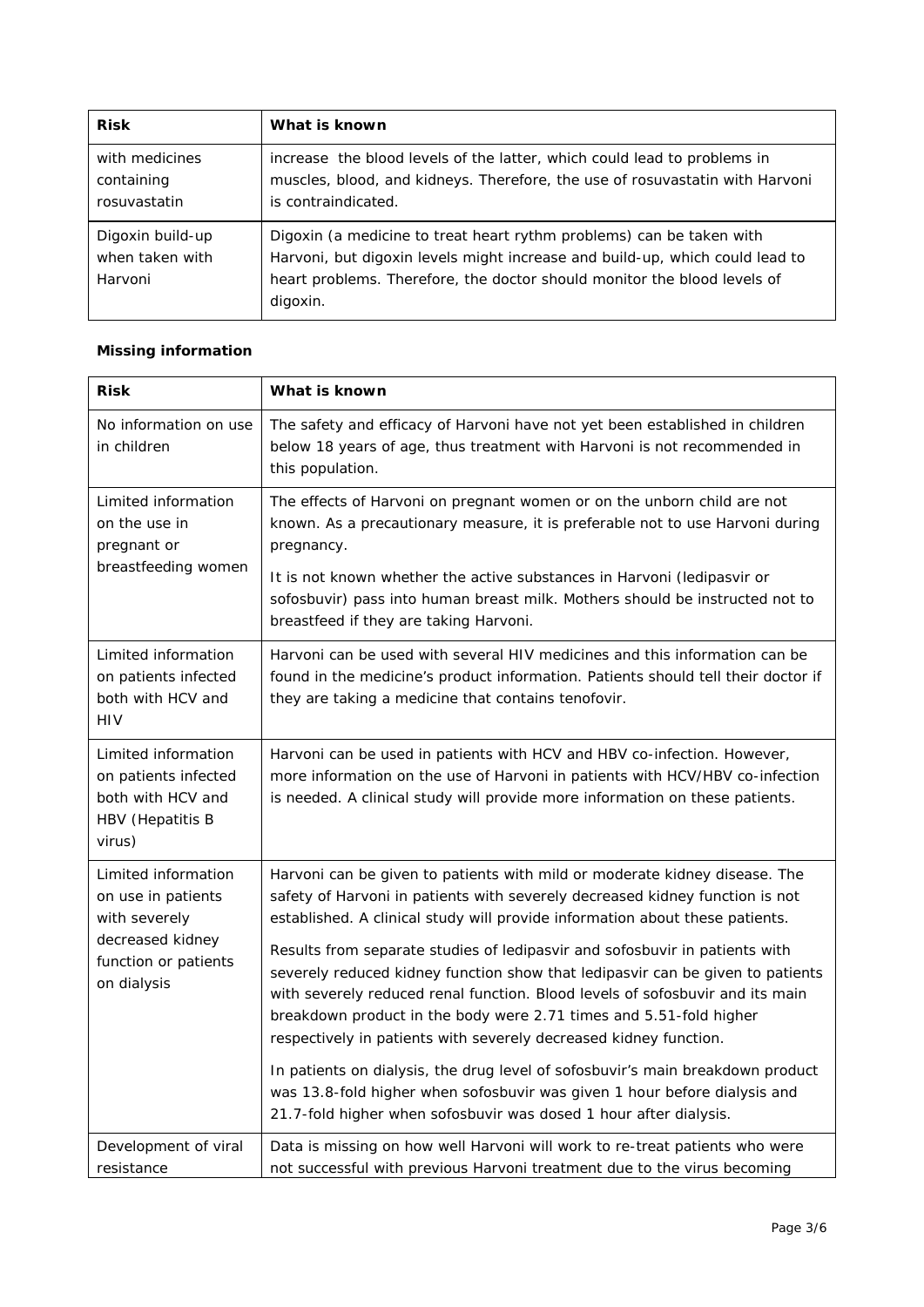| <b>Risk</b> | What is known            |
|-------------|--------------------------|
|             | resistant to ledipasvir. |

## **Summary of risk minimisation measures by safety concern**

All medicines have a summary of product characteristics (SmPC) which provides physicians, pharmacists and other healthcare professionals with details on how to use the medicine, and also describes the risks and recommendations for minimising them. Information for patients is available in lay language in the package leaflet. The measures listed in these documents are known as 'routine risk minimisation measures'.

The SmPC and the package leaflet are part of the medicine's product information. The product information for Harvoni can be found on [Harvoni's EPAR page.](http://www.ema.europa.eu/ema/index.jsp?curl=/pages/medicines/human/medicines/003850/human_med_001813.jsp)

This medicine has no additional risk minimisation measures.

## **Planned post-authorisation development plan**

| Study/activity<br>(including study<br>number)                                         | <b>Objectives</b>                                                                                                                                                                                                           | <b>Safety concerns</b><br>/efficacy issue<br>addressed                                                          | <b>Status</b> | <b>Planned date for</b><br>submission of<br>(interim and)<br>final results |
|---------------------------------------------------------------------------------------|-----------------------------------------------------------------------------------------------------------------------------------------------------------------------------------------------------------------------------|-----------------------------------------------------------------------------------------------------------------|---------------|----------------------------------------------------------------------------|
| GS-US-337-1115<br>(formerly BP-US-<br>337-0103)<br>(Interventional<br>clinical study) | To evaluate the<br>pharmakokinetics<br>(extent to which<br>Harvoni achieves<br>adequate levels in the<br>body) and the safety of<br>an age-appropriate<br>paediatric Harvoni<br>formulation, in healthy<br>adult volunteers | Missing<br>information:<br>Safety in children                                                                   | Planned       | Final study report<br>April 2016                                           |
| GS-US-337-1116<br>(formerly BP-US-<br>337-0104)<br>(Interventional<br>clinical study) | To evaluate how the<br>body breaks down<br>Harvoni and the efficacy<br>and safety of Harvoni<br>for 12 weeks in<br>adolescents and<br>children                                                                              | Missing<br>information:<br>Safety in children                                                                   | Planned       | Final study report<br>June 2019                                            |
| GS-US-334-0154<br>(Interventional<br>clinical study)                                  | To evaluate the safety,<br>efficacy and<br>pharmacokynetics of<br>sofosbuvir+ribavirin for<br>24 weeks in subjects<br>with chronic genotype 1<br>or 3 HCV infection and<br>severe renal impairment                          | Missing<br>information:<br>Safety in patients<br>with severe renal<br>impairment or end-<br>stage renal disease | Started       | Final study report<br><b>July 2017</b>                                     |

#### *List of studies in post-authorisation development plan*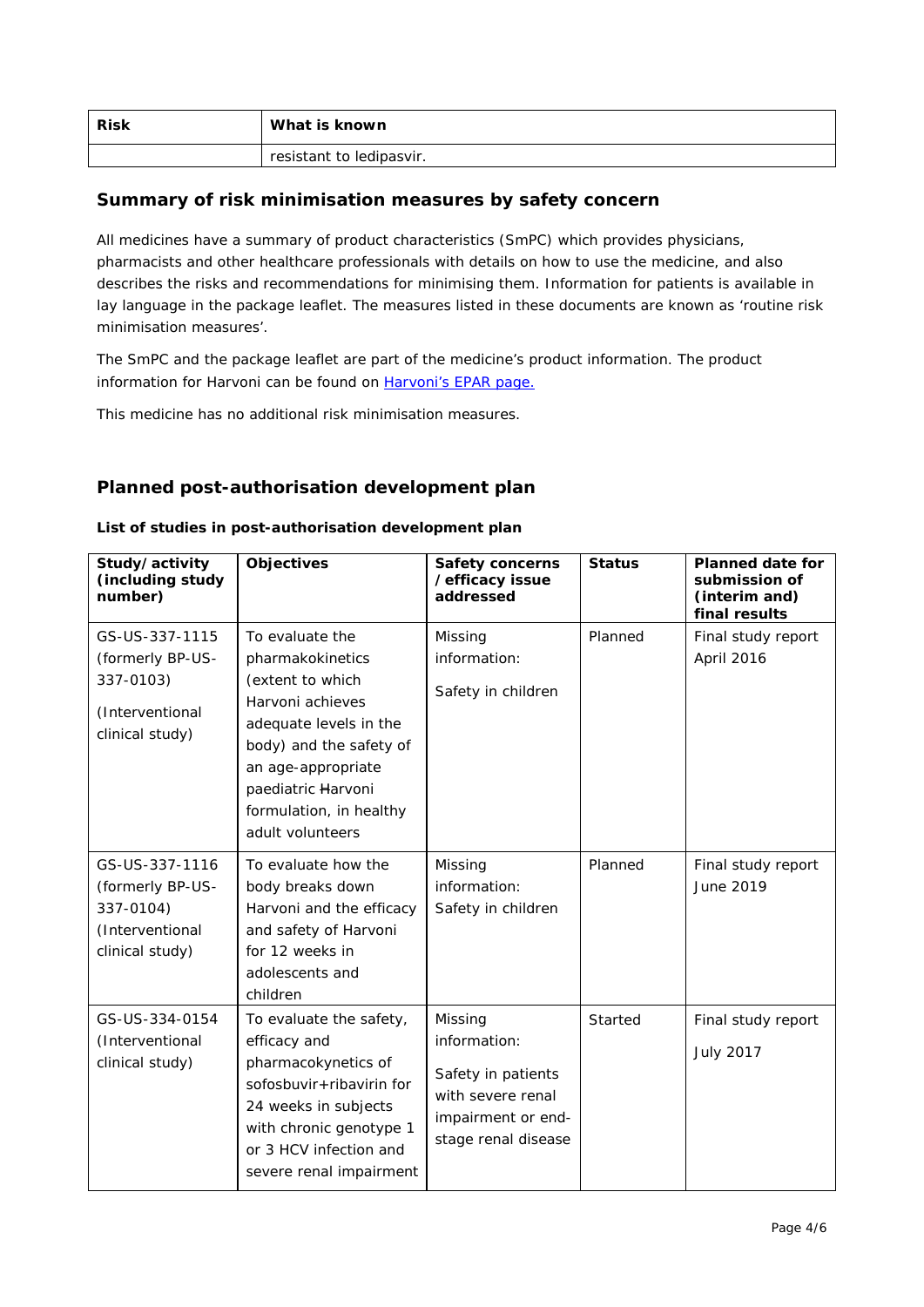| Study/activity<br>(including study<br>number)                                                                                                                                                                                                                                                                                                          | <b>Objectives</b>                                                                                                                                                                                | <b>Safety concerns</b><br>/efficacy issue<br>addressed                                                      | <b>Status</b> | <b>Planned date for</b><br>submission of<br>(interim and)<br>final results |
|--------------------------------------------------------------------------------------------------------------------------------------------------------------------------------------------------------------------------------------------------------------------------------------------------------------------------------------------------------|--------------------------------------------------------------------------------------------------------------------------------------------------------------------------------------------------|-------------------------------------------------------------------------------------------------------------|---------------|----------------------------------------------------------------------------|
| GS-US-337-0115<br>(Interventional<br>clinical study)                                                                                                                                                                                                                                                                                                   | To evaluate the safety<br>and efficacy of<br>treatment with Harvoni<br>$±$ ribavirin in subjects<br>with HCV/HIV co-<br>infection                                                                | Missing<br>information:<br>Safety in patients<br>with HCV/HIV co-<br>infection                              | Started       | March 2017                                                                 |
| GS-US-337-0122<br>Electron 2: A<br>Phase 2,<br>Multicenter, Open-<br>Label Study to<br>Assess the<br>Efficacy and<br>Safety of<br>Sofosbuvir<br>Containing<br>Regimens for the<br>Treatment of<br>Chronic HCV<br>Infection.                                                                                                                            | To evaluate the safety<br>and efficacy of<br>combination therapy<br>with sofosbuvir-<br>containing regimens for<br>the treatment of chronic<br><b>HCV</b> infection                              | One part of the<br>study will provide<br>safety information<br>in patients with<br>HCV/HBV co-<br>infection | Started       | June 2016                                                                  |
| GS-US-337-1118<br>An Open-Label,<br>Multicenter Study<br>To Evaluate The<br><b>Efficacy And</b><br>Safety Of<br>Sofosbuvir/Ledipa<br>svir Fixed-Dose<br>Combination $\pm$<br>Ribavirin For 12 or<br>24 Weeks In<br>Chronic Genotype<br>1 HCV Infected<br>Subjects Who<br>Participated In A<br>Prior Gilead-<br>Sponsored HCV<br><b>Treatment Study</b> | To determine the<br>efficacy of<br>Harvoni±ribavirin and<br>to evaluate the<br>emergence of viral<br>resistance to ledipasvir<br>and sofosbuvir during<br>and after treatment<br>discontinuation | Safety, efficacy,<br>and development<br>of resistance                                                       | Started       | January 2017                                                               |
| BP-US-337-1117<br>(Noninterventional<br>clinical study)                                                                                                                                                                                                                                                                                                | To evaluate growth and<br>possible reappearance<br>of HCV in adolescents<br>and children who<br>received Harvoni in<br>study GS-US-337-1116                                                      | Missing<br>information:<br>Safety in children                                                               | Planned       | March 2024                                                                 |